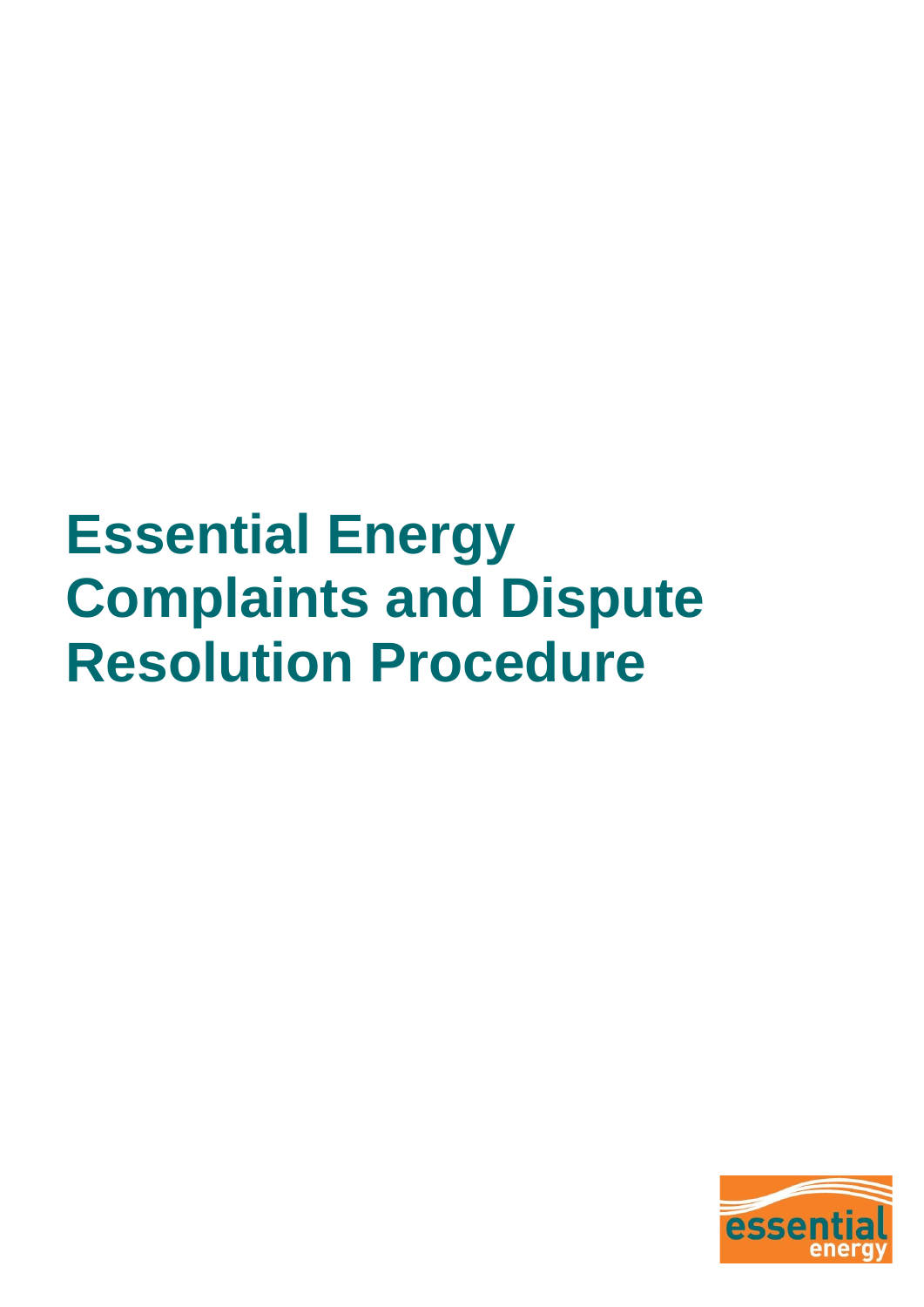## **1. PURPOSE**

The purpose of this document is to:

- > **ASSIST** employees to handle complaints in a consistent manner
- > **RECOGNISE,** promote and protect consumers' rights, including the right to comment and complain
- > **INCREASE** the level of consumer satisfaction through excellent customer service and improving Essential Energy's relationship with its customers
- > **ENSURE** complaints are handled in accordance with Australian Standard *ISO10002-2006 Customer Satisfaction - Guidelines for complaints* handling in organisations
- > **ENSURE** that complaints are recorded to meet legislative requirements
- > **PROVIDE** an efficient, fair and accessible means for resolving customer complaints
- > **SHOW** our customers that they can depend on us
- > **COMMITMENT** to continual improvement of complaints handling within the business, including being responsive to feedback from customers about the complaints handling procedure and periodically reviewing the procedure.

The Essential Energy complaints management procedures are on the Essential Energy website in summary form. The procedure can also be provided to customers upon request.

If a customer wishes to lodge a complaint, they can do so free of charge by phone, letter, email or via the website. Personally identifiable information concerning complainants will only be used for the purposes of addressing the complaint. Personal information will be used and disclosed in accordance with Essential Energy's Privacy Policy, available on the website.

#### **2. HOW CAN A COMPLAINT BE MADE?**

#### **By telephone**

You may telephone Essential Energy on **13 23 91**, or if the complaint relates to a current electricity supply issue telephone 13 20 80.

If your complaint cannot be resolved during the initial phone contact, your complaint will be transferred to the appropriate person or escalated via our Contact Management System.

If your initial contact was made via your retailer, your retailer will notify us of that complaint.

#### **In writing or via Essential Energy's online make a complaint form**

You may contact us in writing to notify us of any complaint in the first instance, or to request a review of a complaint where you are unsatisfied with the resolution of a complaint made by telephone.

Our contact address for written complaints is:

Essential Energy Customer Resolutions Team PO Box 5730 Port Macquarie NSW 2444

Alternatively, written complaints can be made via Essential Energy's website *'contact us'* option.

Special arrangements will also be made available to complainants with specific needs.

Interpreter services can be accessed by phoning Translating and Interpreting Services (TIS) on 13 14 50.